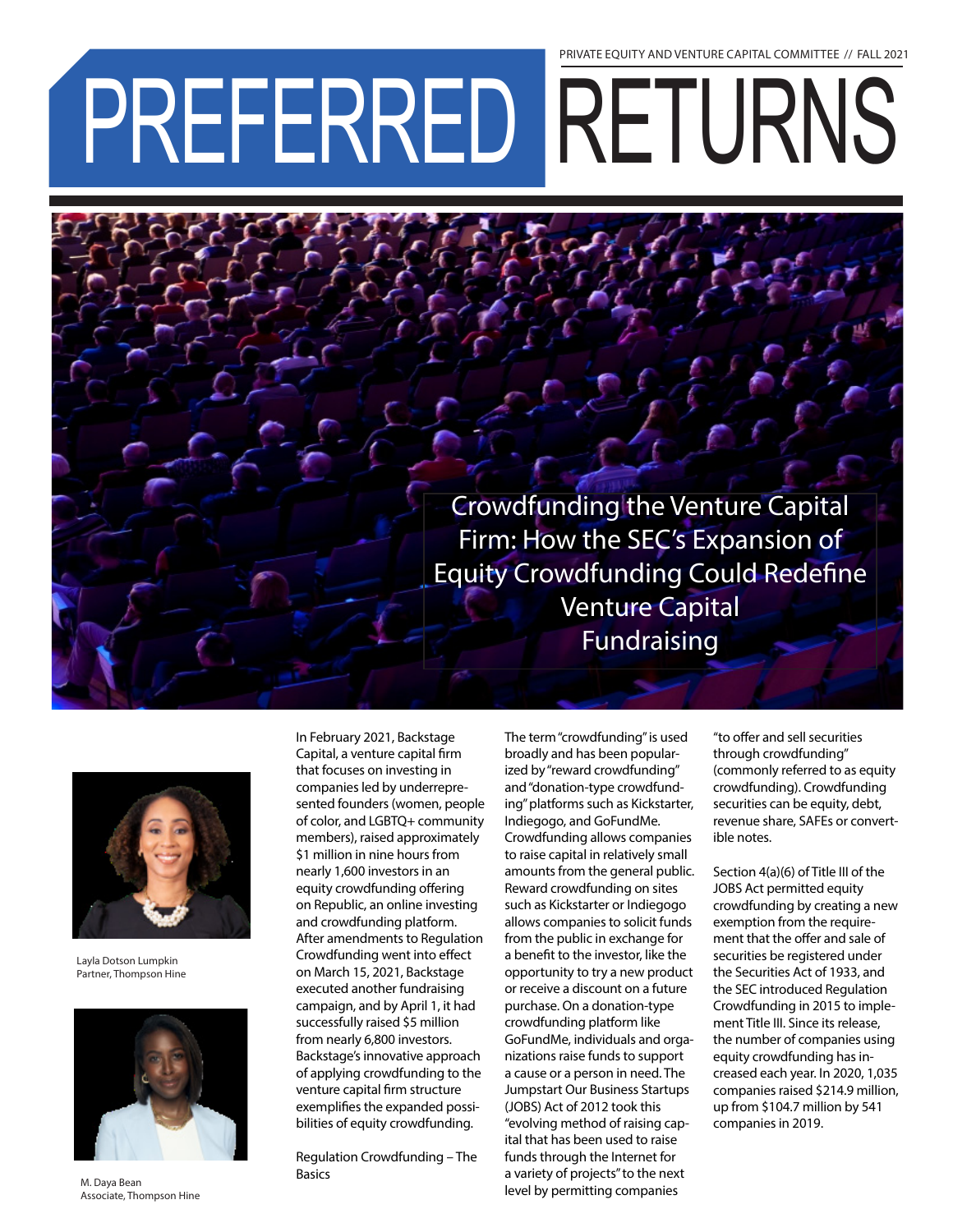

The SEC's initial adoption of Regulation Crowdfunding included the following requirements and limitations:

- Allowed maximum raise of \$1,070,000 in a 12-month period
- Limited investment amount based on an investor's annual income or net worth (e.g., an investor with annual income or net worth less than \$107,000 could invest the greater of \$2,200 or 5% of annual income or net worth)
- Required that equity crowdfunding transactions be conducted exclusively through a broker-dealer or funding portal registered with the SEC and FINRA
- Excluded certain types of companies, e.g., non-U.S. companies, investment companies, companies that have no specific business plan or whose business plan is to engage in a merger or acquisition with an unidentified company (i.e., SPACs), and bad actors
- Required issuers to disclose certain information by filing Form C through the EDGAR system and that such information be publicly available 21 days before any securities are sold
- Limited promotion to only using a notice that points the investor back to the intermediary's platform.
- Required issuers to file an annual report with the SEC and provide it to investors
- Required issuers offering more than

\$107,000 to provide financial statements reviewed by a public accountant (or audited by a public accountant if the issuer previously used Regulation Crowdfunding)

• Restricted resales of securities for one year, subject to certain exceptions (e.g., if transferred to the issuer, an accredited investor, etc.)

In November 2020, the SEC adopted several amendments to the Securities Act that took effect in March 2021 to "facilitate capital formation and increase opportunities for investors by expanding access to capital for small and medium-sized businesses and entrepreneurs across the United States." The amendments to Regulation Crowdfunding included:

- Increased the maximum offering amount to \$5,000,000 in a 12-month period
- Removed the investment limit for accredited investors
- Changed the calculation for the investment limit for non-accredited investors
- Permitted the use of special purpose vehicles that act solely as a conduit for the investment in the crowdfunding issuer
- Allowed the issuer to solicit interest about the potential offering prior to filing Form C (if the solicitation materials meet certain requirements)

## Crowdfunding Venture Capital

The exclusion of certain types of companies from claiming the crowdfunding exemption as issuers would appear to exclude venture capital firms from offering investments via equity crowdfunding. Under 17 CFR 227.100(b), the crowdfunding exemption does not apply to transactions involving the offer or sale of securities by any issuer that is "an investment company, as defined in section 3 of the Investment Company Act of 1940 (15 U.S.C. 80a-3), or is excluded from the definition of investment company by section 3(b) or section 3(c) of that Act (15 U.S.C. 80a-3(b) or 80a-3(c))." An investment company is defined under 15 U.S.C. 80a-3 as any issuer that "is or holds itself out as being engaged primarily, or proposes to engage primarily, in the business of investing, reinvesting, or trading in securities." Venture capital funds typically fit the investment company definition but may be exempt from the provisions of the Investment Company Act of 1940 that require investment companies to register and be subject to significant regulation. However, the crowdfunding exemption specifically does not apply to companies, such as venture capital funds, that would otherwise fit the description of an investment company except are carved out of the definition by 15 U.S.C. 80a-3(b) or 80a-3(c). In its "Final Rule: Crowdfunding" release, the SEC stated that its reason for excluding certain types of issuers, including investment companies, was that while such exclusions could limit crowdfunding investors' investment choices: … we are not creating additional exemptions for

these categories of issuers.

In reaching this determination, we have considered that the primary purpose of Section 4(a)(6), as we understand it, is to facilitate capital formation by early stage companies that might not otherwise have access to capital. As a general matter, we do not believe that … investment companies … constitute the types of issuers that Section 4(a)(6) and Regulation Crowdfunding are intended to benefit. Moreover, we believe that certain of these issuers, such as … investment companies, may present unique risks that would make them unsuitable for the scaled regulatory regime associated with securities-based crowdfunding transactions. Backstage seems to draw a distinction between the venture capital funds and the services required to operate a venture capital firm. While Regulation Crowdfunding may not allow an issuer to raise money and then invest it in a portfolio of early stage companies, it would not prevent a service provider from funding its operations. According to its Form C filing, the money Backstage raised will not be invested in any of its funds that deploy capital directly to portfolio companies in exchange for ownership but will be used to fund the services provided by the general partners who are the investment advisers to its funds (e.g., pay for salaries, technology, etc.). The investment advisory services include conducting sourcing activity, reviewing deal flow, making investment decisions, supporting portfolio company growth and providing reporting to investors. In exchange for their investment to help cover the firm's operational costs to provide these advisory services, the crowdfunding investors will get a percentage of the management fee and of any fee paid or allocated to the funds' general partners based on the performance of their portfolio companies. Why would a venture capital firm do this? In an Inc. article, Backstage Capital founder Arlan Hamilton said that the management fees have not been enough to cover even one person on their five-person team. In April of this year, another emerging venture capital fund, Earnest Capital, raised over \$1 million from 811 investors through equity crowdfunding. As Hamilton stated, "… leveraging the crowdfund allows [emerging funds] to have finances and have runway for a significant amount of time, and it puts [emerging funds] in a financially stable position, independent of the funds that we raise for management." Both the Backstage and Earnest Capital examples highlight one of the many challenges emerging funds managers face: initially, management fees paid to the fund manager in a traditional fund structure may not be enough to cover expenses or pay those expenses when due. Equity crowdfunding could bridge the gap to address this inequity by allowing the fund manager to capture broad community support if they do not have the capital to sustain the venture capital firm's operations in the early days. While equity crowdfunding its operations may never be contemplated by a larger or more established venture capital firm, it may create new possibilities for